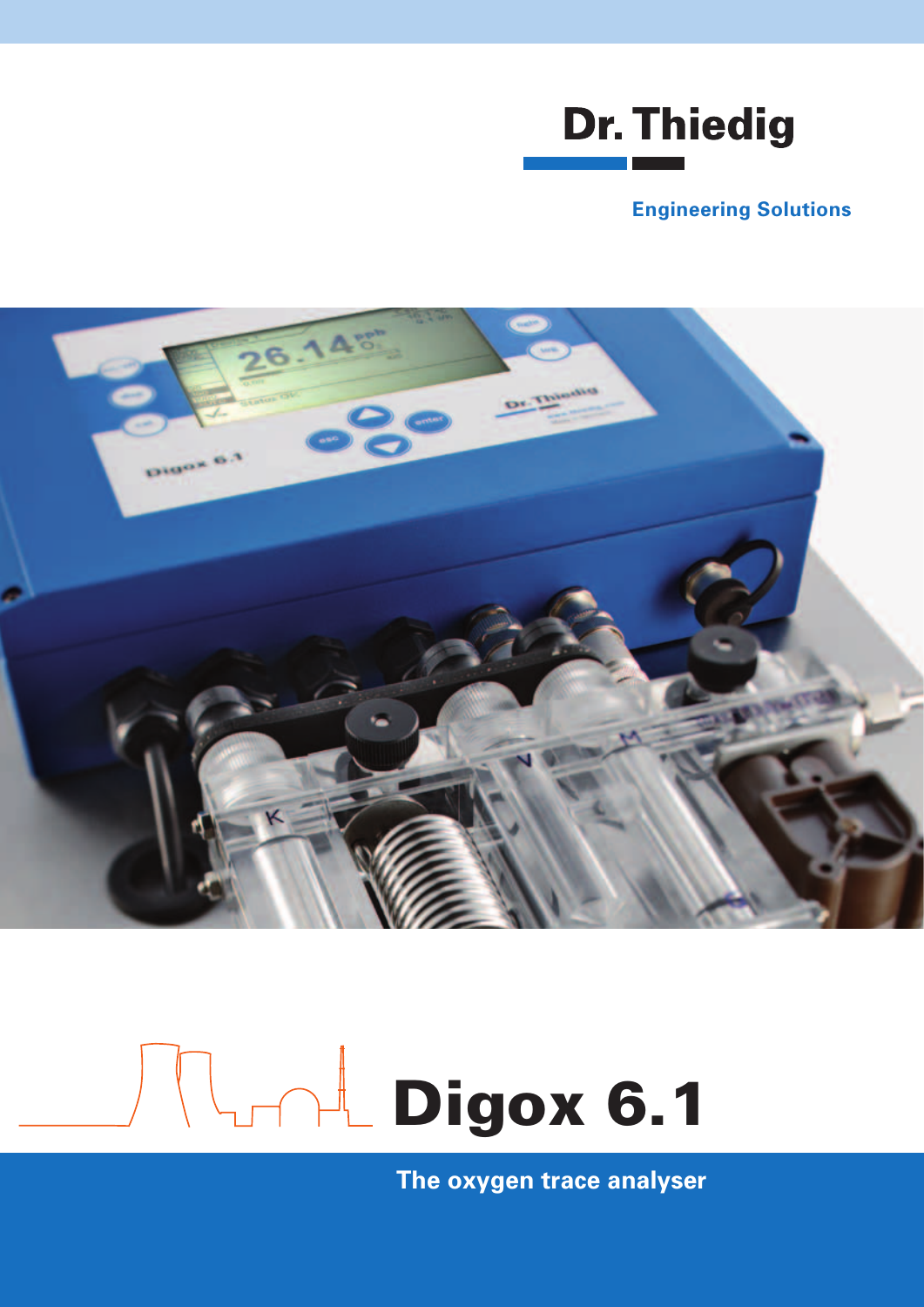# Digox 6.1

# **Accuracy where it counts**

Oxygen plays a key role in the water-steam cycle of power plants. The oxygen concentration needs to be monitored continuously in order to avoid corrosion in boilers, pipes and turbines. The Digox 6.1 dependably provides the highest possible accuracy and safety.





## **Accuracy and safety in the process**

The Digox 6.1 measures traces of dissolved oxygen in process water and high-purity water. Both, stationary and portable instruments, are designed for continuous operation in sampling systems for water-steam cycles. Data interfaces, analog signals, alarms and contacts offer a variety of options to integrate the Digox 6.1 into a process control system. The rugged design of the Thiedig sensor with its automatic calibration allows for a nearly maintenance-free continuous operation. The calibration can be performed at any time during the measuring operation or activated in programmable time intervals. Hence, a safe and reliable measurement is always guaranteed.

### **Flexible and portable:**

The Digox 6.1 K-LC is the portable instrument to measure traces of dissolved oxygen in high-purity water. The rechargeable battery allows for an independent operation of up to 6.5 hours. The internal data logger records up to 2,000 data sets.

An integrated trend recorder continuously records all measured values and indicates these directly as graphics.

### **Applications Digox 6.1 KS (stationary):**

- Monitoring the oxygen concentration in boiler feed water, condensate and process water
- Detecting oxygen leaks in process steam or heating networks
- As an actuating variable for oxygen dosing systems

### **Applications Digox 6.1 K-LC (portable):**

- Detecting oxygen leaks
- Periodic oxygen measurement at sites that are not equipped with stationary measuring instruments
- Checking stationary analysers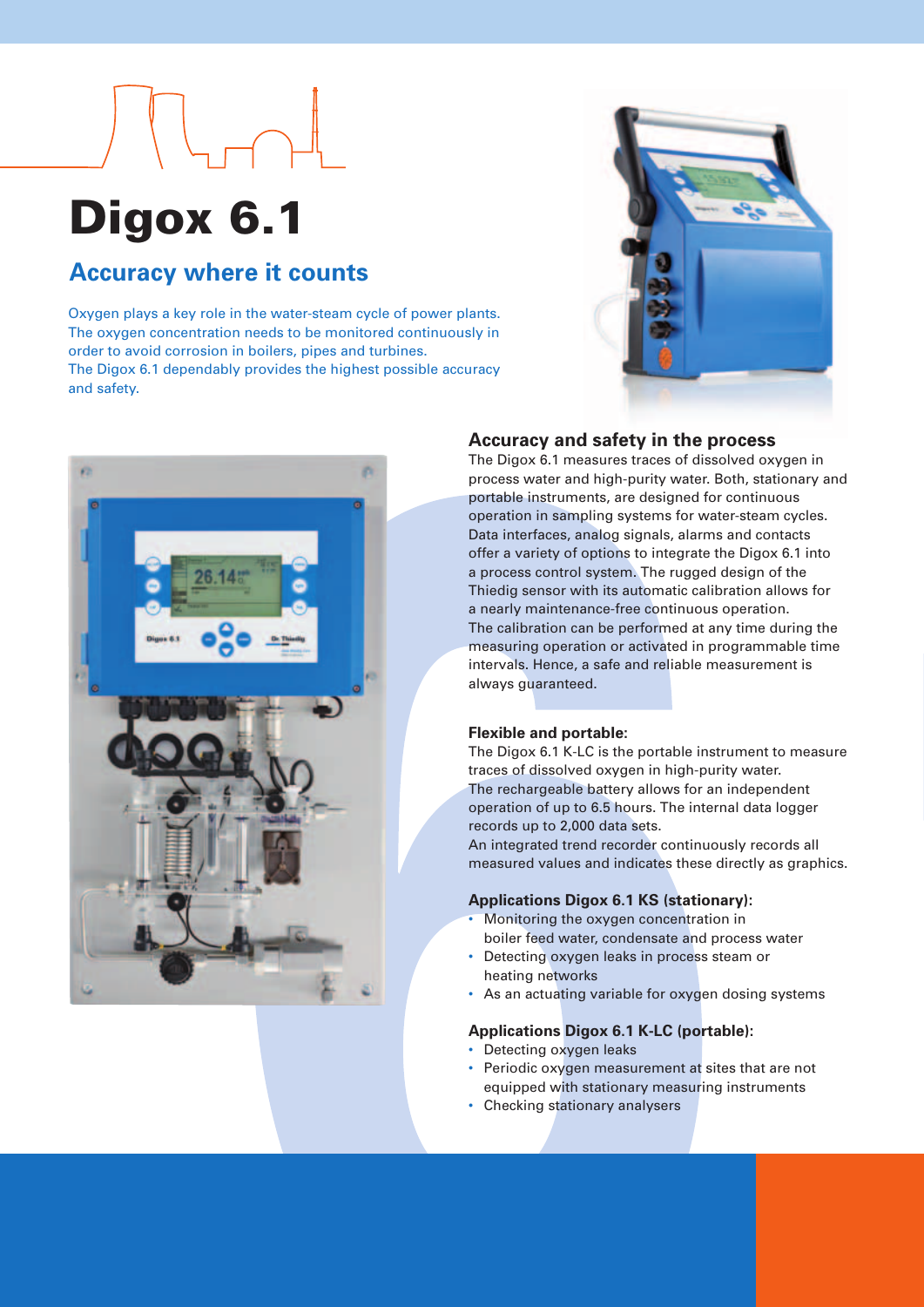

# **The Thiedig Sensor reliable and rugged design**

The measuring principle of the Digox 6.1 is based on the cathodic reduction of dissolved oxygen on a polarised electrode. The Thiedig sensor works by means of a potentiostatically controlled arrangement of three electrodes. Unlike other measuring principles, the liquid to be analysed acts as an electrolyte and is not separated from the sensor by a membrane.

The bare sensor provides various advantages over the sensors covered by a membrane:

- The sensor works drift-free and reliably.
- The response time is extremely short due to the direct contact to the medium.
- No consumable materials.
- The system allows for an exact compensation of both temperature and flow over a wide range.
- There is no zero-point drift as a result of the measuring principle.
- Due to the built-in calibration cell, the measuring sensitivity can be checked at any time without interrupting measurement.

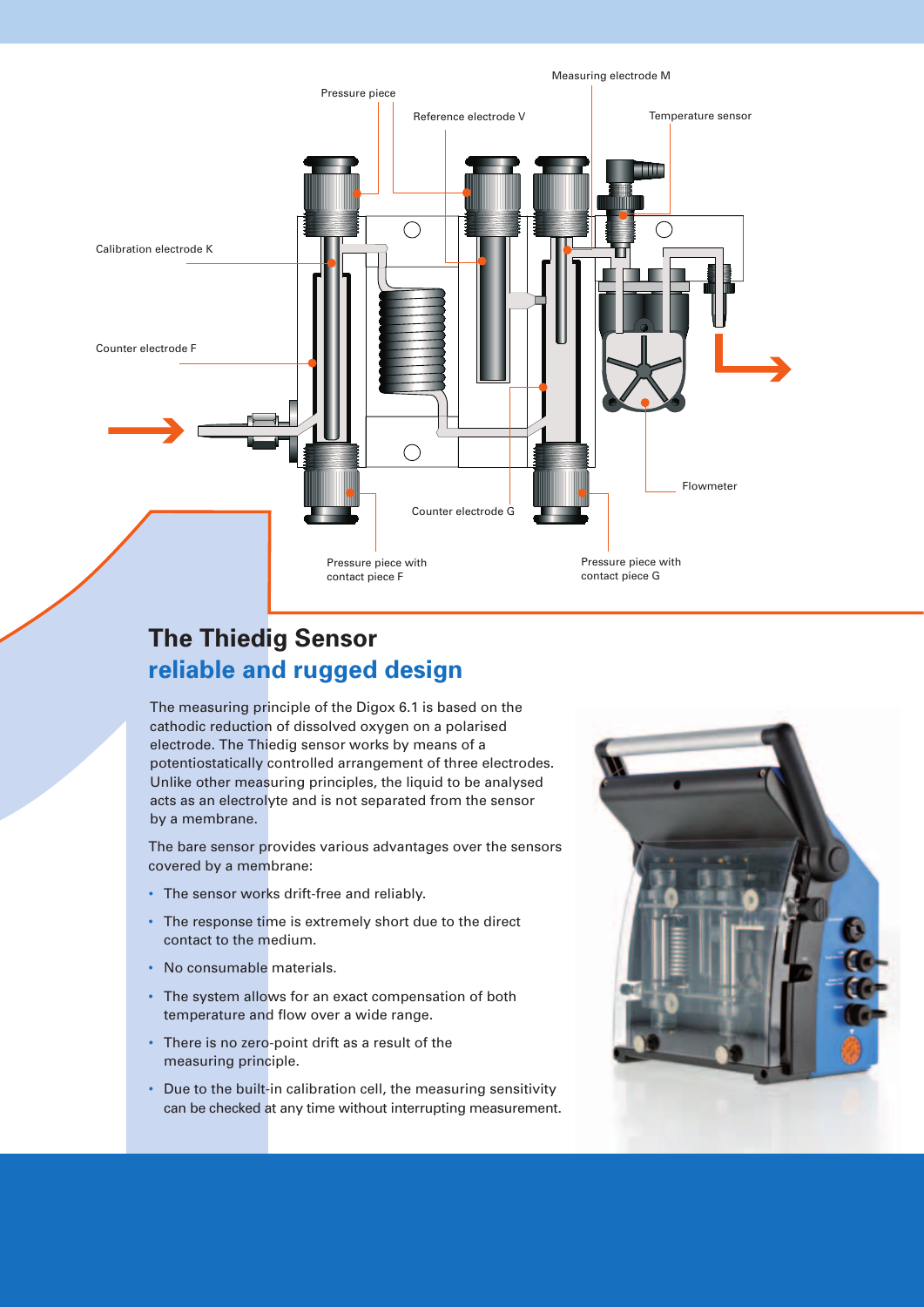

**The Thiedig sensor**

# **Accuracy – available at any time The Thiedig Active Calibration**

Each electro-chemical or optical sensor needs to be calibrated outside the sample medium, which is inconvenient and takes time. The Thiedig sensor can be calibrated "insitu" during a measurement. The calibration is carried out at the actual measuring conditions; the calibration point is within the measuring range.



#### **Thiedig Active Calibration**

The calibration is based on Faraday's law and a flow measurement.

By means of electolysis, an exactly defined quantity of oxygen will be brought into solution and calculated with the measured flow to a concentration value.

The sensitivity of the sensor can be determined with this additional oxygen concentration. An error message is displayed, if there is a deviation from the boundary conditions, which are monitored during calibration.

A linear correlation between oxygen concentration and measuring current is determined and extrapolated to the fixed zero point.

#### **Advantages of the automatic calibration**

- The swift calibration works automatically, does not cost extra time and offers a high degree of measuring safety.
- In case of implausible measuring results, an immediate calibration is possible at any time without interrupting the measurement.
- Since the calibration is carried out in the sample, the sensor does not have to be removed to calibrate.
- All calibration data are saved automatically and can be called up and documented.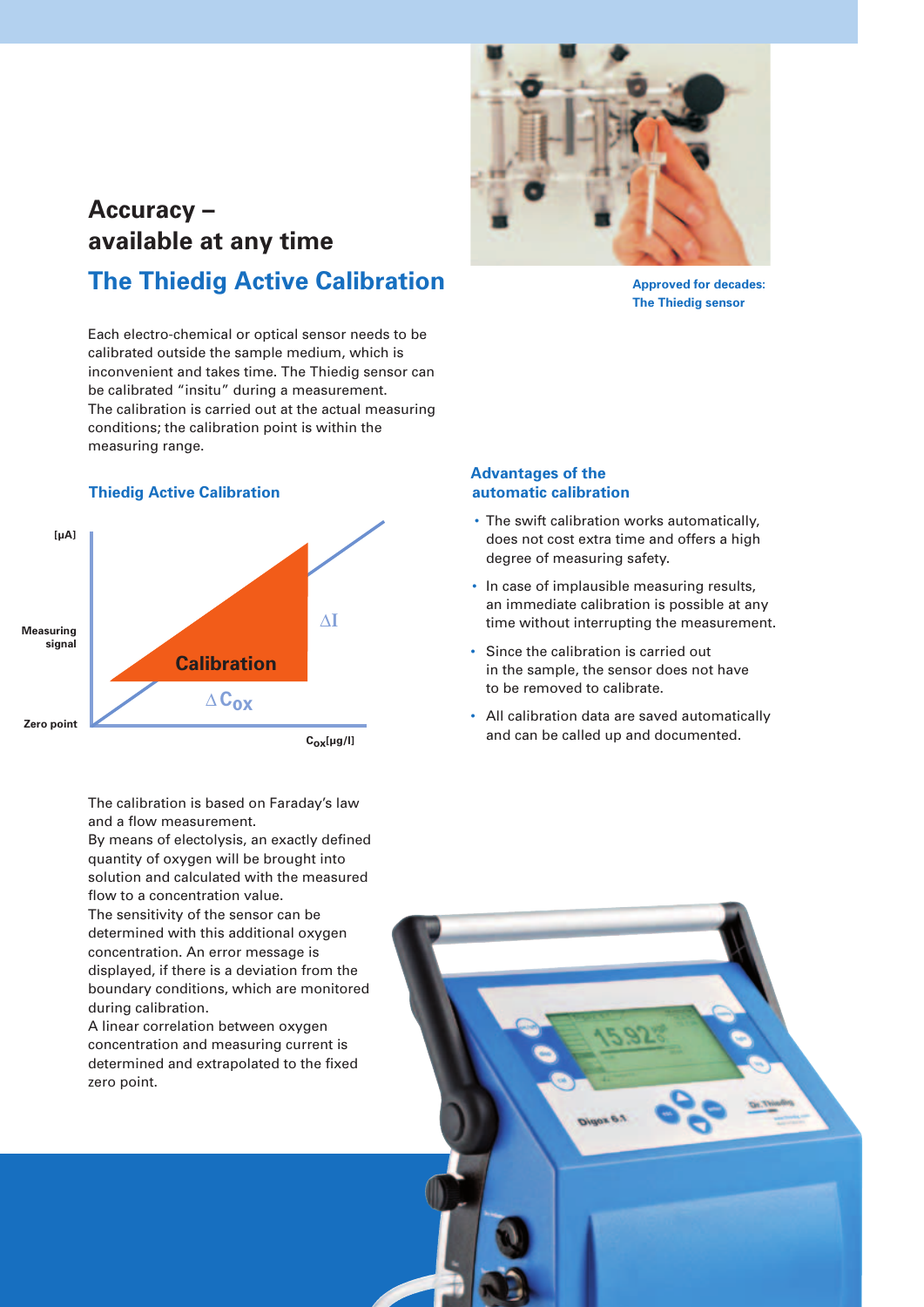# Digox 6.1

# **Easy operation – at the instrument or at the computer**

The intuitive menu makes the operation with the Digox 6.1 K easy. All important parameters can be displayed at once. The data logger can save 2,000 data sets. The integrated scalable trend recorder documents permanently the concentration, temperature and flow.







### **Data logger included**

The software provided serves for downloading the built-in data logger of the portable Digox 6.1 K-LC. The data can be simply imported to Microsoft TM Excel and are available for further analysis. The portable Digox 6.1 K-LC is connected with the PC via the USB 2.0 connection.

In addition, the continuous analog signals (0(4) ... 20 mA) for the measuring values are available.

The Digox 6.1 KS (stationary) can optionally be integrated in a process control system via Profibus DP or Ethernet.